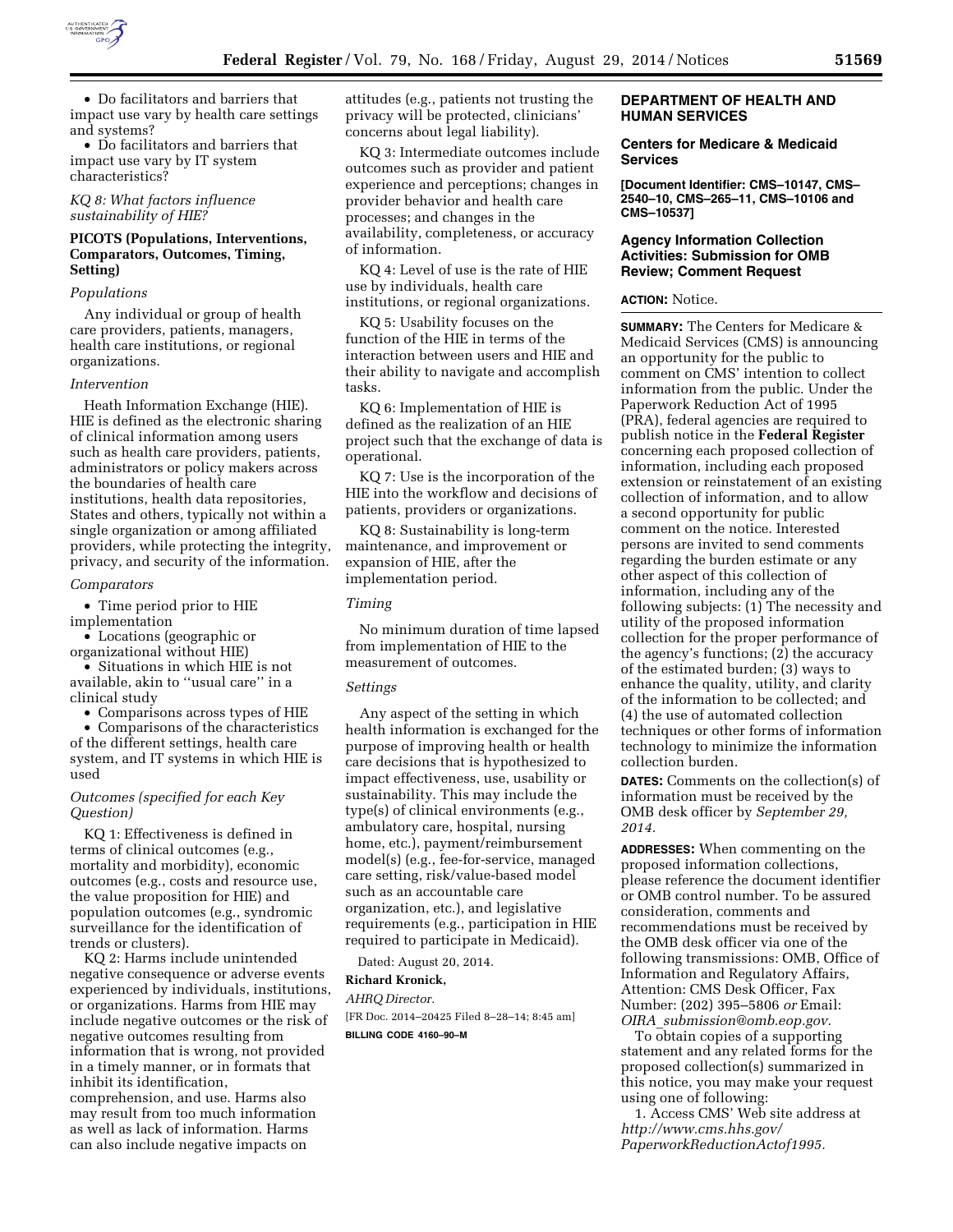2. Email your request, including your address, phone number, OMB number, and CMS document identifier, to *[Paperwork@cms.hhs.gov.](mailto:Paperwork@cms.hhs.gov)* 

3. Call the Reports Clearance Office at (410) 786–1326.

**FOR FURTHER INFORMATION CONTACT:**  Reports Clearance Office at (410) 786– 1326.

**SUPPLEMENTARY INFORMATION:** Under the Paperwork Reduction Act of 1995 (PRA) (44 U.S.C. 3501–3520), federal agencies must obtain approval from the Office of Management and Budget (OMB) for each collection of information they conduct or sponsor. The term ''collection of information'' is defined in 44 U.S.C. 3502(3) and 5 CFR 1320.3(c) and includes agency requests or requirements that members of the public submit reports, keep records, or provide information to a third party. Section 3506(c)(2)(A) of the PRA (44 U.S.C. 3506(c)(2)(A)) requires federal agencies to publish a 30-day notice in the **Federal Register** concerning each proposed collection of information, including each proposed extension or reinstatement of an existing collection of information, before submitting the collection to OMB for approval. To comply with this requirement, CMS is publishing this notice that summarizes the following proposed collection(s) of information for public comment:

1. *Type of Information Collection Request:* Extension of a currently approved collection; *Title of Information Collection:* Medicare Prescription Drug Coverage and Your Rights; *Use:* Through the delivery of this standardized notice, Part D plan sponsors' network pharmacies are in the best position to inform enrollees (at the point of sale) about how to contact their Part D plan if their prescription cannot be filled and how to request an exception to the Part D plan's formulary. The notice restates certain rights and protections related to the enrollees Medicare prescription drug benefits, including the right to receive a written explanation from the drug plan about why a prescription drug is not covered.

*Form Number:* CMS–10147 (OMB control number: 0938–0975); *Frequency:*  Occasionally; *Affected Public:* Private sector—Business or other for-profits; *Number of Respondents:* 56,000; *Total Annual Responses:* 37,620,000; *Total Annual Hours:* 626,749. (For policy questions regarding this collection contact Kathryn M. Smith at 410–786– 7623).

2. *Type of Information Collection Request:* Extension of a currently approved collection; *Title of Information Collection:* Skilled Nursing

Facility and Skilled Nursing Facility Health Care Complex Cost Report; *Use:*  Providers of services participating in the Medicare program are required under sections 1815(a), 1833(e) and  $1861(v)(1)(A)$  of the Social Security Act (42 USC 1395g) to submit annual information to achieve settlement of costs for health care services rendered to Medicare beneficiaries. In addition, regulations at 42 CFR 413.20 and 413.24 require adequate cost data and cost reports from providers on an annual basis. Form CMS–2540–10 is used by Skilled Nursing Facilities (SNFs) and Skilled Nursing Facility Complexes participating in the Medicare program to report health care costs to determine the amount of reimbursable costs for services rendered to Medicare beneficiaries.

*Form Number:* CMS–2540–10 (OMB control number: 0938–0463); *Frequency:*  Yearly; *Affected Public:* Private Sector— Business or other for-profits and Notfor-profit institutions; *Number of Respondents:* 14,185; *Total Annual Responses:* 14,185; *Total Annual Hours:*  2,865,370. (For policy questions regarding this collection contact Amelia Citerone at 410–786–3901.)

3. *Type of Information Collection Request:* Extension of a currently approved collection; *Title of Information Collection:* Independent Renal Dialysis Facility Cost Report and Supporting Regulations; *Use:* Providers of services participating in the Medicare program are required under sections 1815(a) and  $1861(v)(1)(A)$  of the Social Security Act (42 U.S.C. 1395g) to submit annual information to achieve settlement of costs for health care services rendered to Medicare beneficiaries. In addition, regulations at 42 CFR 413.20 and 413.24 require adequate cost data and cost reports from providers on an annual basis. The Form CMS–265–11 cost report is needed to determine a provider's reasonable costs incurred in furnishing medical services to Medicare beneficiaries.

*Form Number:* CMS–265–11 (OMB control number: 0938–0263); *Frequency:*  Yearly; *Affected Public:* Private Sector— Business or other for-profits and Notfor-profit institutions; *Number of Respondents:* 5,677; *Total Annual Responses:* 5,677; *Total Annual Hours:*  369,005. (For policy questions regarding this collection contact Gail Duncan at 410–786–7278.)

4. *Type of Information Collection Request:* Reinstatement without change of a previously approved collection; *Title of Information Collection:*  Medicare Authorization to Disclose Personal Health Information; *Use:*  Unless permitted or required by law, the

Health Insurance Portability and Accountability Act (HIPAA) Privacy Rule (§ 164.508) prohibits Medicare (a HIPAA covered entity) from disclosing an individual's protected health information without a valid authorization. In order to be valid, an authorization must include specified core elements and statements. Medicare will make available to Medicare beneficiaries a standard, valid authorization to enable beneficiaries to request the disclosure of their protected health information. This standard authorization will simplify the process of requesting information disclosure for beneficiaries and minimize the response time for Medicare. Form CMS–10106, the Medicare Authorization to Disclose Personal Health Information, will be used by Medicare beneficiaries to authorize Medicare to disclose their protected health information to a third party. *Form Number:* CMS–10106 (OMB control number: 0938–0930); *Frequency:*  Occasionally; *Affected Public:*  Individuals or Households; *Number of Respondents:* 1,298,329; *Total Annual Responses:* 1,298,329; *Total Annual Hours:* 324,582. (For policy questions regarding this collection contact Sam Jenkins at 410–786–3261.)

5. *Type of Information Collection Request:* New collection (Request for a new control number); *Title of Information Collection:* National Implementation of the Hospice Experience of Care Survey (CAHPs Hospice Survey); *Use:* We are requesting a three-year clearance from the Office of Management and Budget (OMB) under the Paperwork Reduction Act of 1995 to implement the Hospice Experience of Care Survey (HECS), also called the Consumer Assessment of Healthcare Providers and Systems (CAHPS®) Hospice Survey, and to conduct an assessment of the effects of survey administration mode. Under Contract Number HHSM–500–2014–00350G, the project team will implement and analyze a hospice experience of care survey for primary caregivers (i.e., bereaved family members or close friends) of patients who died while receiving hospice care (''decedents''). Specifically, we will: (1) Implement a survey to collect data on experiences of hospice care, and (2) conduct an experiment to examine effects of survey mode (i.e., mail-only, telephone-only, and mail with telephone follow-up).

This survey supports the National Quality Strategy developed by the U.S. Department of Health and Human Services (HHS) that was called for under the Affordable Care Act to create national aims and priorities to guide local, state, and national efforts to